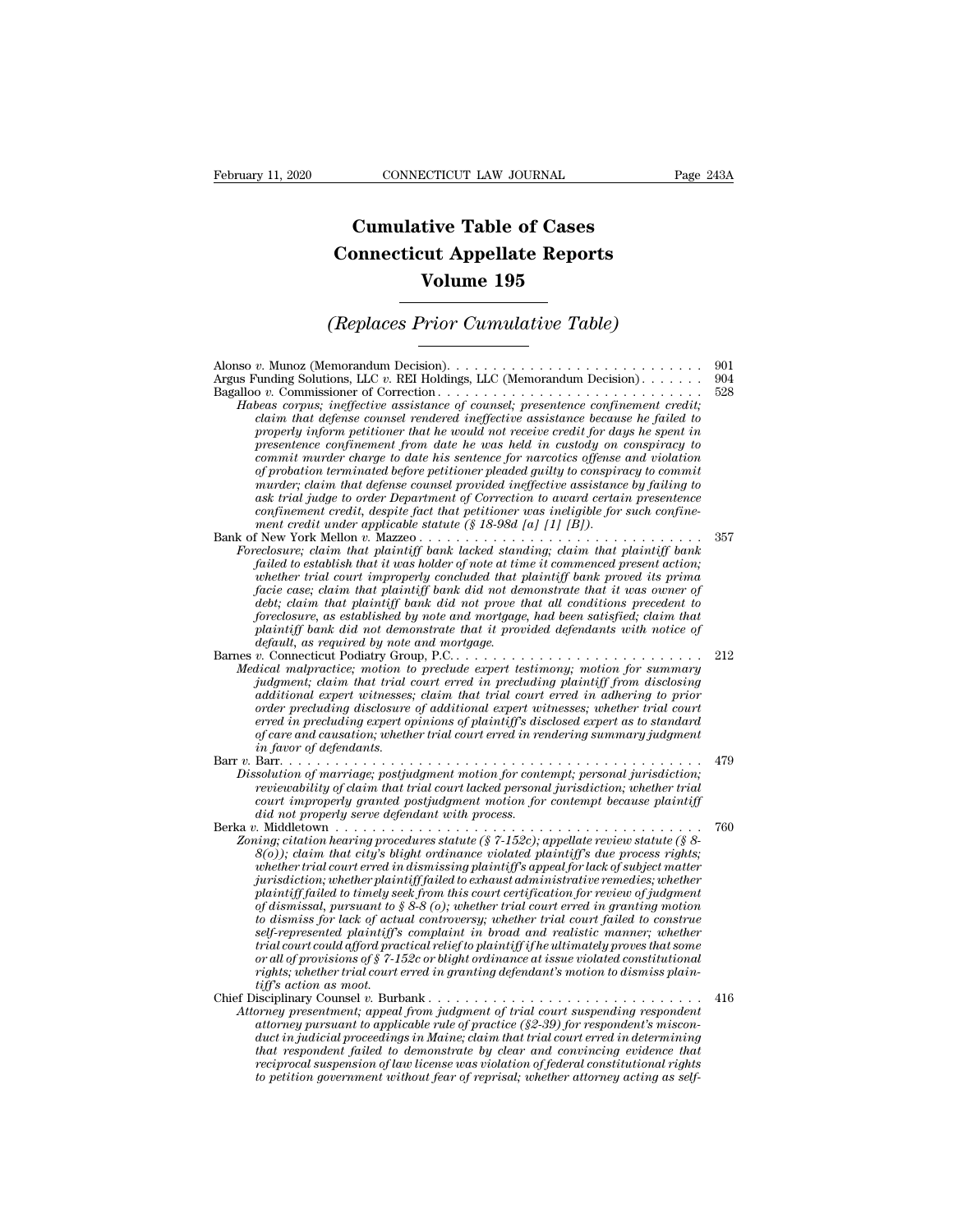| CONNECTICUT LAW JOURNAL<br>Page 244A                                                                                                                                                                                                                                                                                                                                                                                                                                                                                                                                                                                                                                                                                                                                                                                                                                                                                                                                                                                                                                       | February 11, 2020 |
|----------------------------------------------------------------------------------------------------------------------------------------------------------------------------------------------------------------------------------------------------------------------------------------------------------------------------------------------------------------------------------------------------------------------------------------------------------------------------------------------------------------------------------------------------------------------------------------------------------------------------------------------------------------------------------------------------------------------------------------------------------------------------------------------------------------------------------------------------------------------------------------------------------------------------------------------------------------------------------------------------------------------------------------------------------------------------|-------------------|
| represented litigant should be held to different standard of professional conduct<br>than that applied to attorney acting on behalf of client; claim that trial court's<br>finding that respondent failed to demonstrate by clear and convincing evidence<br>cognizable defense to Maine disciplinary proceedings was clearly erroneous.                                                                                                                                                                                                                                                                                                                                                                                                                                                                                                                                                                                                                                                                                                                                   |                   |
| $\cos v$ . Colon-Collazo (Memorandum Decision)                                                                                                                                                                                                                                                                                                                                                                                                                                                                                                                                                                                                                                                                                                                                                                                                                                                                                                                                                                                                                             | 906               |
| Habeas corpus; claim that habeas court improperly rejected petitioner's claim that<br>his trial counsel rendered ineffective assistance by failing to conduct adequate<br>pretrial investigation into his theory of self-defense; whether petitioner failed to<br>establish that trial counsel's performance was deficient or that he was prejudiced<br>as result of alleged deficient performance; claim that habeas court improperly<br>rejected petitioner's claim that his trial counsel rendered ineffective assistance<br>by referring to petitioner as bully during closing argument; whether trial counsel's<br>use of term bully during closing argument constituted sound trial strategy and,<br>therefore, did not amount to deficient performance or fall below objective standard<br>of reasonableness; whether habeas court properly determined that petitioner had<br>not proven prejudice; whether there was reasonable probability that, but for<br>trial counsel's alleged deficient performance, result of criminal trial would have<br>been different. | 63                |
| Workers' compensation; whether Workers' Compensation Commissioner erred in<br>determining that defendant general contractor was principal employer pursuant<br>to statute $(\S 31-291)$ because general contractor was not in control of worksite<br>when plaintiff suffered his injuries; whether Compensation Review Board's deci-<br>sion was unreasonable because general contractor has no legal right to require<br>subcontractor to maintain workers' compensation coverage indefinitely; whether<br>board improperly affirmed commissioner's ruling denying motion to correct<br>regarding general contractor's communication with state concerning warranty.                                                                                                                                                                                                                                                                                                                                                                                                      | 513               |
| Habeas corpus; claim that trial counsel rendered ineffective assistance of counsel<br>to petitioner by failing to present expert testimony from independent forensic<br>pathologist to refute testimony of state's chief medical examiner as to cause of<br>victim's death; claim that trial counsel rendered ineffective assistance of counsel<br>at petitioner's criminal trial by presenting inadequate argument in support of<br>his motion for judgment of acquittal; claim that petitioner was prejudiced because<br>properly argued motion for judgment of acquittal would probably have led trial<br>court to grant motion on theory that there was insufficient evidence before jury<br>to prove that he had acted with intent to kill victim.                                                                                                                                                                                                                                                                                                                    | 904<br>663        |
| First Niagara Bank, N.A. v. Mayfield (Memorandum Decision)<br>Francis v. State (Memorandum Decision) $\ldots$ , , , , , , ,                                                                                                                                                                                                                                                                                                                                                                                                                                                                                                                                                                                                                                                                                                                                                                                                                                                                                                                                                | 903<br>906        |
| Habeas corpus; failure of petitioner to address threshold question of whether habeas<br>court abused its discretion in denying petition for certification to appeal.                                                                                                                                                                                                                                                                                                                                                                                                                                                                                                                                                                                                                                                                                                                                                                                                                                                                                                       | 502               |
| Foreclosure; summary judgment; claim that trial court improperly granted motion<br>for summary judgment as to liability; whether plaintiff established undisputed<br>prima facie case that it was entitled to foreclosure as matter of law; failure of<br>plaintiff to provide trial court with copy or any evidence of terms of loan modifica-<br>tion agreement that affected promissory note; whether defendants' failure to file<br>objection to motion for summary judgment or to raise issue concerning absence<br>of loan modification agreement via special defense or otherwise before trial court<br>had effect on plaintiff's burden to establish prima facie case; whether plaintiff<br>presented evidence that defendants defaulted on loan as modified by loan modifi-                                                                                                                                                                                                                                                                                       | 170               |
| cation agreement.<br>Foreclosure; special defenses; counterclaims; whether trial court properly granted<br>motion to strike; whether defendants preserved right to appeal nonrepleaded<br>counts of counterclaim; whether defendants preserved right to appeal certain<br>special defense that they specifically had described as abandoned; claim that<br>trial court erred in striking certain nonrepleaded counts of counterclaim, second<br>amended laches defense and second amended counterclaim on the ground that<br>they did not satisfy making, validity or enforcement test; whether allegations of<br>postorigination misconduct by plaintiff satisfied making, validity or enforce-<br>ment test.                                                                                                                                                                                                                                                                                                                                                             | 179               |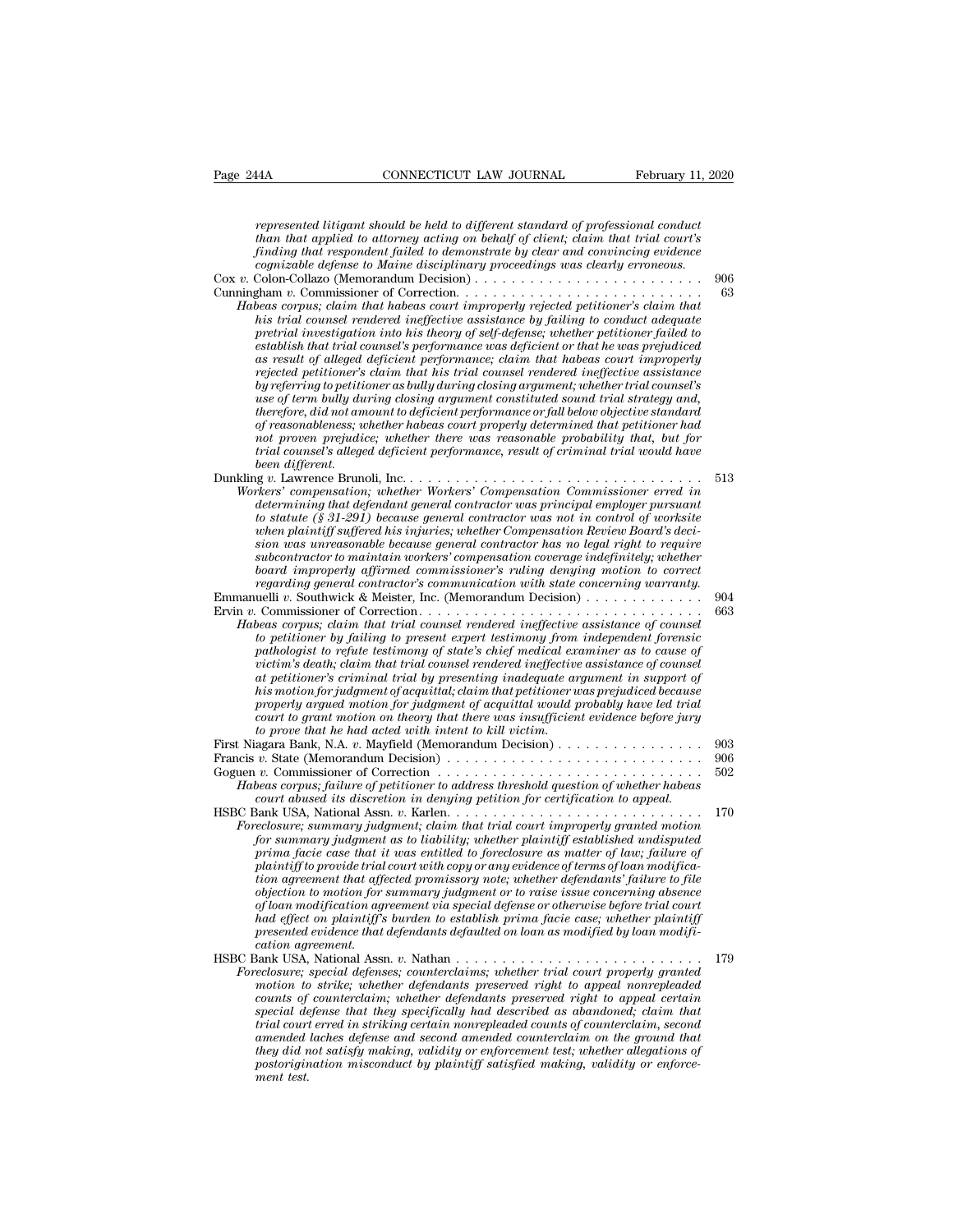| CONNECTICUT LAW JOURNAL<br>February 11, 2020<br>Page 245A                                                                                                                                                                                                                                                                                                                                                                                                                                                                                                                                                                                                                                                                                                                                                                                                                                                                                                                                                           |                   |
|---------------------------------------------------------------------------------------------------------------------------------------------------------------------------------------------------------------------------------------------------------------------------------------------------------------------------------------------------------------------------------------------------------------------------------------------------------------------------------------------------------------------------------------------------------------------------------------------------------------------------------------------------------------------------------------------------------------------------------------------------------------------------------------------------------------------------------------------------------------------------------------------------------------------------------------------------------------------------------------------------------------------|-------------------|
| Third-party petition for visitation; motion to dismiss; subject matter jurisdiction;<br>whether trial court properly dismissed for lack of subject matter jurisdiction<br>plaintiffs' petition for visitation as to defendant's minor child; whether petition<br>satisfied jurisdictional pleading requirements set forth in Roth v. Weston (259)<br>Conn. 202); whether plaintiffs failed to plead requisite level of harm under second<br>element of Roth; whether allegations in petition rose to level of abuse, neglect or<br>abandonment contemplated by Roth.                                                                                                                                                                                                                                                                                                                                                                                                                                                | 393               |
| Termination of parental rights; subject matter jurisdiction; motion to intervene;<br>standing; claim that trial court improperly denied paternal grandmother's motion<br>to intervene; whether this court lacked subject matter jurisdiction; whether pater-<br>nal grandmother had colorable claim to intervention as matter of right in satisfac-<br>tion of applicable statute (§ 52-263); whether paternal grandmother had standing<br>to appeal.                                                                                                                                                                                                                                                                                                                                                                                                                                                                                                                                                               | 582               |
| Termination of parental rights; whether trial court improperly concluded that respon-<br>dent parents failed to achieve sufficient degree of personal rehabilitation required<br>by applicable statute (§ 17a-112); claim that trial court erred in terminating<br>parents' parental rights solely on basis of parents' drug use and addiction; claim<br>that trial court failed to determine needs of minor child before deciding whether<br>parents had failed to rehabilitate; whether trial court properly found that termina-<br>tion of parents' parental rights was in best interest of minor child.                                                                                                                                                                                                                                                                                                                                                                                                         | 558               |
| Motion for cancellation of arrest warrant; subject matter jurisdiction; motions to<br>rearque; whether this court had jurisdiction over petitioner's appeal; whether<br>trial court's denial of motion for cancellation of arrest warrant terminated sepa-<br>rate and distinct proceeding and, therefore, satisfied first prong of test set forth<br>in State v. Curcio (191 Conn. 27); whether trial court properly determined that<br>it lacked jurisdiction to consider motion for cancellation of arrest warrant;<br><i>improper form of judgment.</i>                                                                                                                                                                                                                                                                                                                                                                                                                                                         | 594               |
| Termination of parental rights; claim that trial court erroneously found that child's<br>attorney argued in favor of termination of mother's parental rights and that such<br>error was not harmless; claim that trial court erred by not ordering permanent<br>transfer of guardianship of child to foster mother.                                                                                                                                                                                                                                                                                                                                                                                                                                                                                                                                                                                                                                                                                                 | 604               |
| Termination of parental rights; claim that trial court improperly concluded that<br>respondent mother failed to achieve requisite degree of personal rehabilitation<br>required by applicable statute $(\S 17a-112)$ ; claim that trial court improperly<br>concluded that termination of mother's parental rights was in best interests of<br>children; whether record contained sufficient evidence for trial court to conclude<br>that mother had not corrected several factors that led to initial commitment of<br>minor children; whether mother remained unable to serve as safe, nurturing,<br>and responsible parent capable of assuming care of three minor children.                                                                                                                                                                                                                                                                                                                                     | 334               |
| Contracts; breach of parties' marital separation agreement; mootness; claim that<br>trial court erred by concluding that action was barred by applicable statute of<br>limitations (§ 52-576 [a]) and determining that it lacked continuing jurisdiction<br>to enforce parties' separation agreement; whether claim that plaintiff's breach<br>of contract action was not barred by statute of limitations was moot where<br>plaintiff failed to challenge independent ground for court's adverse ruling.                                                                                                                                                                                                                                                                                                                                                                                                                                                                                                           | 59                |
| Jason B. v. Commissioner of Correction (Memorandum Decision).<br>JPMorgan Chase Bank, National Assn. v. Miao (Memorandum Decision)<br>Writ of error; claim that this court lacked subject matter jurisdiction; claim that<br>writ of error should be dismissed because it was not taken from final judgment;<br>claim that sanctions and attorney's fees issued against plaintiff in error did not<br>terminate distinct and separate proceeding because relevant orders were issued<br>during discovery phase of underlying personal injury case, requested cell phone<br>records were necessary to resolve defendant in error's case, and those records were<br><i>inextricably intertwined with defendant in error's case; claim that interlocutory</i><br>order requiring witness to submit to discovery is not final judgment and, there-<br>fore, is not immediately appealable; claim that imposition of sanctions and<br>attorney's fees against plaintiff in error did not terminate distinct and separate | 905<br>903<br>131 |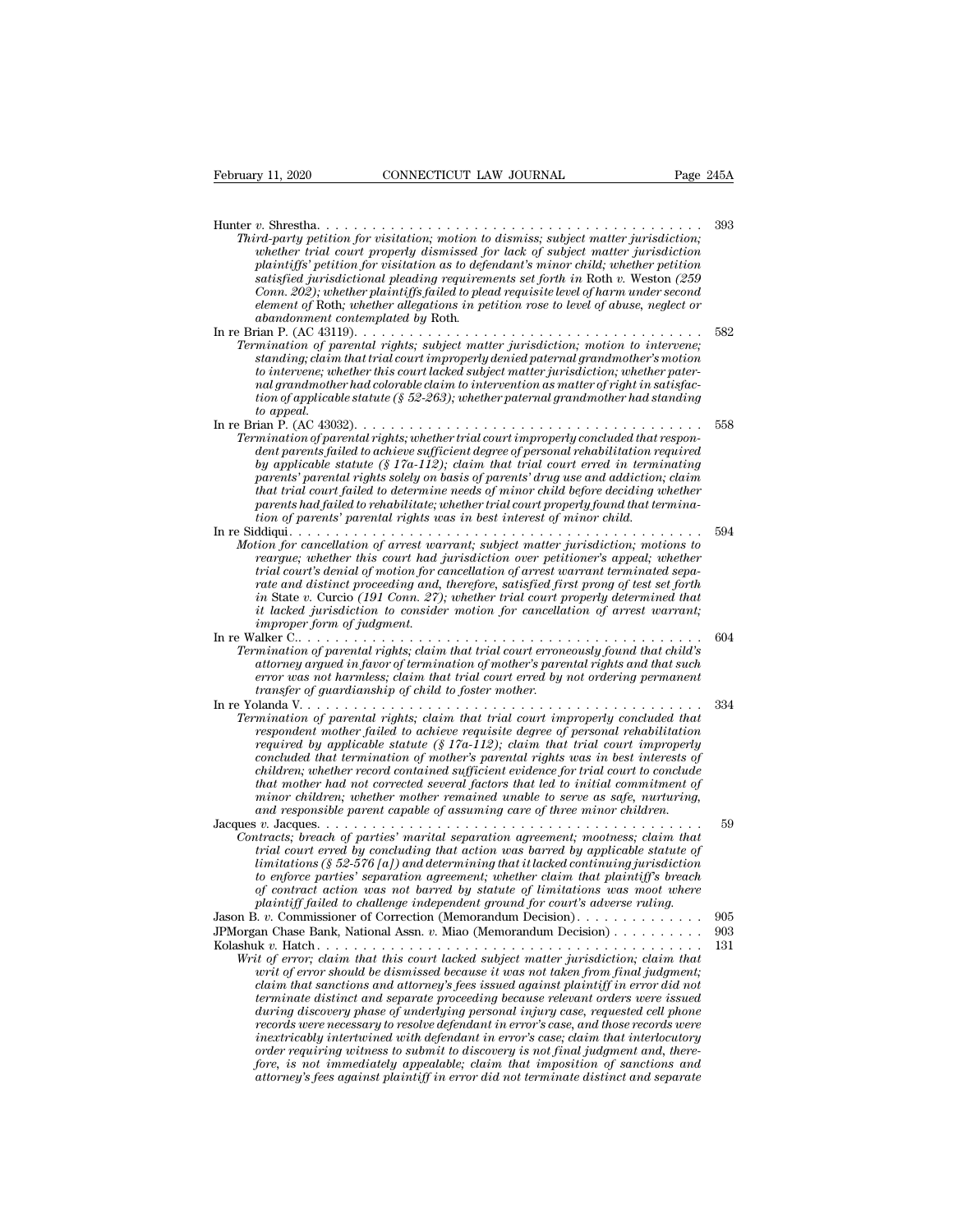*proceeding because trial court did not find plaintiff in error to be in contempt;*<br>*proceeding because trial court did not find plaintiff in error to be in contempt;*<br>*whether trial court erred as matter of law by orderin Whether trial court did not find plaintiff in error to be in contempt;*<br>*whether trial court did not find plaintiff in error to be in contempt;*<br>*whether trial court erred as matter of law by ordering plaintiff in error t* **connectively and that the connective records that neither records that neither trial court did not find plaintiff in error to be in contempt;**<br> *cords that neither trial court erred as matter of law by ordering plaintiff* February 11, 2020<br> **action, or proceeding because trial court did not find plaintiff in error to be in contempt;**<br>
whether trial court erred as matter of law by ordering plaintiff in error to produce<br>
cell phone records th *proceeding because trial court did not find plaintiff in error to be in*<br>whether trial court erred as matter of law by ordering plaintiff in error<br>cell phone records that neither he nor his client, who was defendant in a<br> proceeding because trial court did not find plaintiff in error to be in contempt;<br>whether trial court erred as matter of law by ordering plaintiff in error to produce<br>cell phone records that neither he nor his client, who *Proceeding because trial court did not find plaintiff in error to be in contempt;*<br> *Whether trial court erred as matter of law by ordering plaintiff in error to produce*<br> *Cell phone records that neither he nor his clien proceeding because trud court atd not jind planntiff in error to be in contempt;*<br>whether trial court erred as matter of law by ordering planntiff in error to produce<br>cell phone records that neither he nor his client, who *phone records that neither he nor his client, who was defendant in underlying action, owned or possessed, and by issuing sanctions against plaintiff in error and awarding attorney's fees to counsel for defendant in error. teu phone records indivient ne nor nis citent, who was aegendant in underiging*<br>action, owned or possessed, and by issuing sanctions against plaintiff in error<br>and awarding attorney's fees to counsel for defendant in erro *count of complaint was separate and distinct proceeding from pending ana awarang attorney*<br>
an v. Liberty Mutual Ins.<br> *derinswred motorist cover to compliance with posty*<br> *purposes of appeal*, whet<br> *tuted final judgment*; *u*<br> *count of complaint w*<br> *e* v. Darien (Memorandu La Morte *<sup>v</sup>*. Darien (Memorandum Decision) . . . . . . . . . . . . . . . . . . . . . . . . . . <sup>901</sup>

| xerinsurea moiorist colerage, cialm mai irau court s aentau of motion for orae.                                                                                          |     |
|--------------------------------------------------------------------------------------------------------------------------------------------------------------------------|-----|
| of compliance with postjudgment interrogatories constituted final judgment for                                                                                           |     |
| purposes of appeal; whether judgment on one part of three part complaint consti-                                                                                         |     |
| tuted final judgment; whether postjudgment discovery motion relating to one                                                                                              |     |
| count of complaint was separate and distinct proceeding from pending                                                                                                     |     |
| <i>remaining counts.</i>                                                                                                                                                 |     |
| La Morte v. Darien (Memorandum Decision) $\dots \dots \dots \dots \dots \dots \dots \dots \dots \dots \dots$                                                             | 901 |
|                                                                                                                                                                          | 505 |
| Habeas corpus; claim that habeas court erred in determining that quilty plea was                                                                                         |     |
| made knowingly, intelligently and voluntarily; whether habeas court abused its                                                                                           |     |
| discretion in denying petition for certification to appeal regarding petitioner's                                                                                        |     |
| ineffective assistance of counsel claim; whether habeas court erred in concluding                                                                                        |     |
| that petitioner was not impaired by his prescribed medications to extent that he                                                                                         |     |
| could not understand plea agreement and plea proceedings; whether petitioner                                                                                             |     |
| received ineffective assistance of counsel.                                                                                                                              |     |
| Licari v. Commissioner of Correction (Memorandum Decision) $\dots \dots \dots \dots \dots$                                                                               | 902 |
| Lopez v. Commissioner of Correction (Memorandum Decision) $\dots \dots \dots \dots \dots$                                                                                | 904 |
| Matrix Financial Services Corp. v. Onofrio (Memorandum Decision)                                                                                                         | 906 |
|                                                                                                                                                                          | 6   |
| Habeas corpus; claim that petitioner's trial counsel provided ineffective assistance in                                                                                  |     |
| failing to challenge admission of pornographic magazine into evidence; whether                                                                                           |     |
| habeas court properly determined that trial counsel's conduct in attempting to                                                                                           |     |
| preclude magazine did not constitute deficient performance; claim that trial<br>counsel provided ineffective assistance by failing to request instruction that jury      |     |
| must unanimously agree on factual basis for each guilty verdict; whether habeas                                                                                          |     |
| court properly determined that petitioner failed to establish prejudice resulting                                                                                        |     |
| from trial counsel's failure to request specific unanimity instruction.                                                                                                  |     |
| Olowosoyo v. Bridgeport (Memorandum Decision). $\ldots \ldots \ldots \ldots \ldots \ldots \ldots \ldots$                                                                 | 905 |
|                                                                                                                                                                          | 486 |
| Unjust enrichment; breach of contract; fraud; motion to strike; whether trial court                                                                                      |     |
| erred by striking unjust enrichment counts of complaint; whether trial court                                                                                             |     |
| improperly concluded that plaintiff had incorporated allegations of breach of                                                                                            |     |
| express contract in unjust enrichment counts.                                                                                                                            |     |
|                                                                                                                                                                          | 903 |
|                                                                                                                                                                          | 402 |
| Negligence; summary judgment; claim that trial court improperly rendered sum-                                                                                            |     |
| mary judgment in favor of defendant landlord; whether lease agreement between                                                                                            |     |
| defendant landlord and tenant, whose dog bit plaintiff on leased property, imposed                                                                                       |     |
| duty of care on landlord; whether there was genuine issue of material fact as                                                                                            |     |
| to whether plain language of lease required defendant landlord to investigate                                                                                            |     |
| behavioral propensities of tenant's dog and whether lease created duty on part                                                                                           |     |
| of landlord to third persons who might encounter dog on subject property; whether                                                                                        |     |
| obligations under lease were limited to its signatories and did not extend to third                                                                                      |     |
| persons; claim that relevant language of lease created genuine issue of material<br>fact as to whether defendant landlord retained control over property and, therefore, |     |
| whether lease imposed duty of care on landlord to keep in reasonably safe condi-                                                                                         |     |
| tion those portions of property over which she reserved control; whether plaintiff's                                                                                     |     |
| reliance on Giacalone v. Housing Authority (306 Conn. 399) was misplaced.                                                                                                |     |
| Romeo v. Bazow.                                                                                                                                                          | 378 |
| Third-party petition for visitation; motion to dismiss; subject matter jurisdiction;                                                                                     |     |
| whether trial court properly dismissed for lack of subject matter jurisdiction                                                                                           |     |
| plaintiffs' petition for visitation rights as to defendant's minor children; claim                                                                                       |     |
| that that trial court improperly failed to consider plaintiffs' expert witness disclo-                                                                                   |     |

*Third-party petition for visitation; motion to dismiss; subject matter jurisdiction; whether trial court properly dismissed for lack of subject matter jurisdiction plaintiffs' petition for visitation rights as to defendan plact as to unether acgendant and onrelated control over property and, therefore*,<br>*point there lease imposed duty of care on landod to keep in reasonably safe condi-<br>tion those portions of property over which she reserve that that trial court improperly of care on tandona to keep in reasonably saje condition those portions of property over which she reserved control; whether plaintiff's*  $v$ *. Bazow \ldots \ldots \ldots \ldots \ldots \ldots \ldots \ldots \ldots \ldots \ldots \ldots \ldots \ sure in ruling on motion to dismiss; whether trial court properly limited its consideration to allegations contained in the allegation to allegaty peritons contained party petition for visitation; whether trial court properly dismissed for lack of subject matter jurisdiction; whether trial court pr perity petition for visitation; motion to dismiss; subject matter jurisdiction; whether trial court properly dismissed for lack of subject matter jurisdiction plaintiffs' petition for visitation rights as to defendant's m rd-party petition for visitation; motion to dismiss; subject matter jurisdiction; whether trial court properly dismissed for lack of subject matter jurisdiction plaintiffs' extintion from visitation plaintiffs' experiment second further trial court property dismissed for lack of subject matter jurisdiction* plaintiffs' petition for visitation rights as to defendant's minor children; claim-<br>that that trial court improperty failed to conside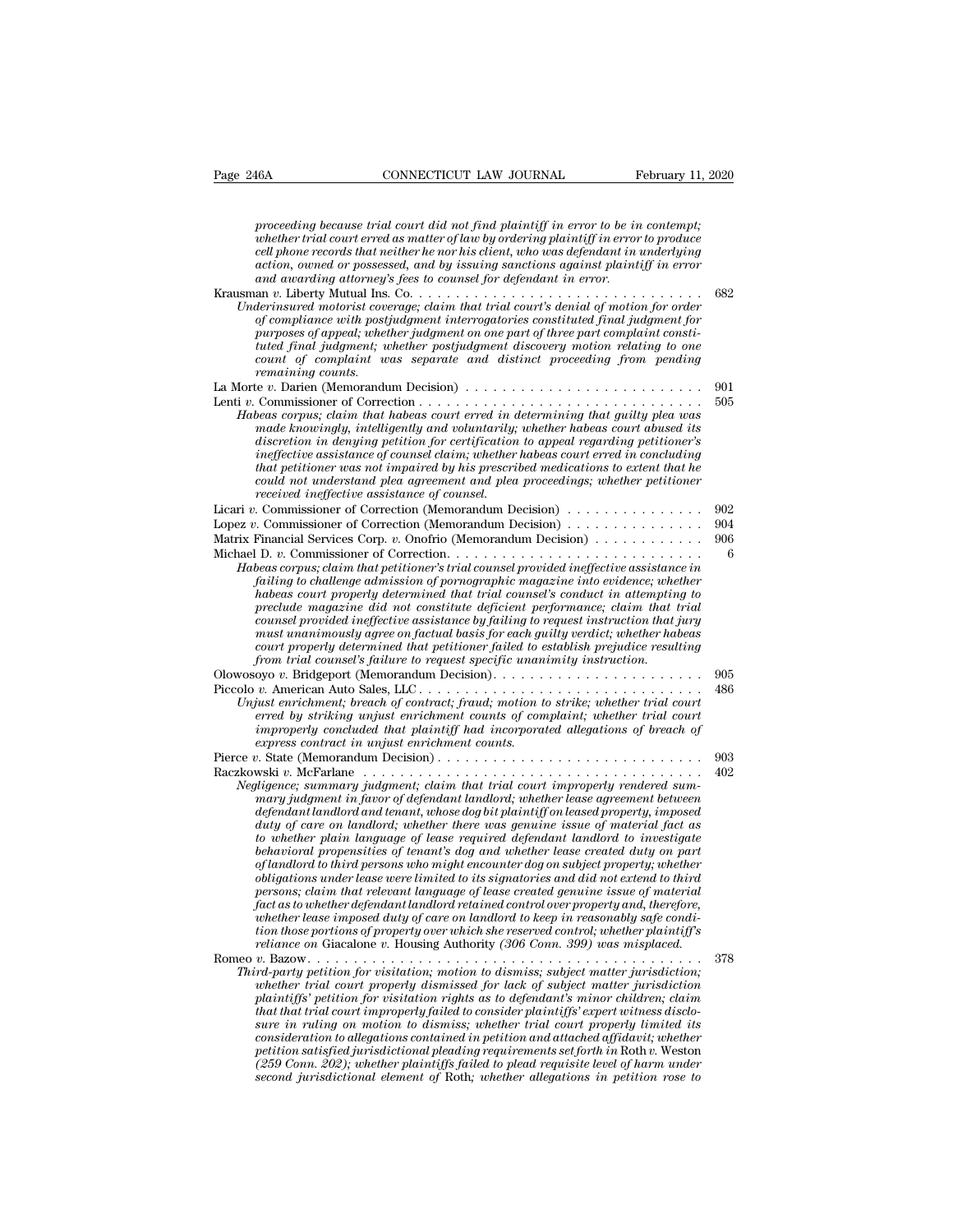*level of abuse, neglect or abandonment contemplated by* Roth *or specified type of*<br>*harm that children would suffer if plaintiffs were denied visitation.*<br>*r* Rossell (Memorandum Decision) February 11, 2020 CONNECTICUT LAW JOURNAL Page 247A<br> *harm that children would suffer if plaintiffs were denied visitation.*<br> *harm that children would suffer if plaintiffs were denied visitation.*<br> **Rossell v. Rossell (Me** February 11, 2020 CONNECTICUT LAW JOURNAL Page 247A<br> *level of abuse, neglect or abandonment contemplated by* Roth *or specified type of*<br> *harm that children would suffer if plaintiffs were denied visitation.*<br>
Rossell *v* February 11, 2020<br>
Level of abuse, neglect or abandonment contemplated by Roth or specified type of<br>
harm that children would suffer if plaintiffs were denied visitation.<br>
Rossell v. Rossell (Memorandum Decision) . . . . . *Breach of abuse, neglect or abandonment contemplated by Roth or specified type of*<br>*harm that children would suffer if plaintiffs were denied visitation.*<br> $B_1$  w. Rossell (Memorandum Decision)<br>*ac Electric Co. v. Skanska tractor's claim that there had been cardinal change in contract terms; claim that tevel of abuse, neglect or abandonment contemplated by Roth or specified type of*<br>*harm that children would suffer if plaintiffs were denied visitation.*<br>*v. Rossell (Memorandum Decision)* . . . . . . . . . . . . . . . . *project; whether trial court properly concluded that defendant general contractor materially breached contract with subcontractor by failing to provide subcontractor with forty-eight hour cure period before terminating contract; whether trial court's award of damages was erroneous; whether trial court erred in finding* ach of contract; fraud; claim that trial court improperty rejected plain<br>tractor's claim that there had been cardinal change in contract terms<br>trial court improperly concluded that plaintiff breached contract by<br>project; w Fraction Starting that the matter had been carried that plaintiff breached contract terms; claim that principly concluded that defendant general contractor project; whether trial court properly concluded that defendant gen *Vexatious line traid contraction material contraction materially breached contract with subcontractor by failing to provide subcontractor with forty-eight hour cure period before terminating contract; whether trial court' project; whether trial court properly concluded that defendant general contractor materially breached contract with subcontractor by failing to provide subcontract-<br>tor with forty-eight hour cure period before terminating materially oreached contract with subcontractor of Jauting contract whistration with forty-eight hour cure period before terminating contract; whether trial court's award of damages was erroneous; whether trial court erre plays tor with jorty-eight nour cure period bejore terminating contract; whether trial court's awas to serve to be damags was erroneous; whether trial court erred in finding that individual third-party defendants did not found that defendants slandered plaintiff's title to certain property by filing lis pendens and affidavit of fact pertaining to property on certain land records;* rd Fairfield Development, LLC v. Gremp<br> *witrous litigation; breach of contract, slander of title; intentional interference*<br>
with contract, breach of fiduciny duty; claim that trial court improperly deter-<br>
with contract, *tatious titrgation; breach of contract; stander of title; intentional interference*<br>with contract; breach of fiduciary duty; claim that trial court improperly deter-<br>mined that defendants breached general release by pursu *title was either that defendants breached general release by pursuing civil action against* plaintiffs; failure to brief claim adequately, claim that trial court improperty plaintiffs; failure to brief claim adequately, c *immed that defendants breached general release by pursuing civil action against<br>plaintiffs; failure to brief claim adequately; claim that trial court improperly<br>found that defendants slanderd plaintiff's tilt to certain p* planntiffs; failure to brief claim adequately; claim that trial court improperty<br>found that defendants slandered plaintiff's title to certain property by filing lis<br>pendens and affidavit of fact pertaining to property on c *pound that defendants standered planntyf's title to certain property by juling lis* pendens and affidavit of fact pertaining to property on certain land records; whether trial court, as trier of fact, was free to discredi penaens and affuaavit of fact pertaining to property on certain land records;<br>whether trial court, as trier of fact, was free to discredit evidence provided at<br>trial; whether this court was persuaded that trial court's fin *dence for trial court, as trier of fact, was free to discredit evidence provided at trial; whether this court was persuaded that trial court's finding of slander of tide was either legally incorret or factually unsupporte trial; whether this court was persuaded that trial court's jinding of slander of*<br>title was either legally incorrect or factually unsupported; claim that trial court<br>improperly found that defendants intentionally interfer *tutte was either legally incorrect or jactually unsupported; claim that trad court improperly found that defendants intentionaly interfered with plaintiff's contract to sell certain property to third party; claim that tri and tract to sell certain property to third party; claim that trial court improperty awarded interest on amount held in escrow; whether defendants failed to brief argument beyond mere abstract assertion; claim that there tract to sell certain property to third party; claim that trial court improperty*<br>awarded interest on amount held in escrow; whether defendants failed to brief<br>argument beyond mere abstract assertion; claim that three was *demonstrated interest on amount held in escrow; whether defendants jailed to brief* argument beyond mere abstract assertion; claim that there was insufficient evidence for trial court to find that interference caused any aryument vegona mere abstract assertion; canni until there was this<br>alford that trial court improperly awarded punitive damages without providing defendants<br>trial court improperly awarded punitive damages without providing aence for trial court to final mat interference caused any actual toss; claim that<br>trial court improperly awarded punitive damages without providing defendants<br>adequate notice of hearing in accordance with rules of practic *dequate noice of hearing in accordance with rules of practice; whether defendants demonstrated that due process rights were violated or that trial court committed reversible error in calculating amount of punitive damages standing thouce of hearing in accordance with rules of practice; whether aegena-<br>ants demonstrated that deprocess rights were violated or that trial court commit-<br>ted reversible error in calculating amount of punitive dam* ants aemonstrated that are process rights were violated or that trial court commutted reversible error in calculating amount of punitive damages; whether record demonstrated that defendants had ample notice of hearing on p *tea reversiote error in catcutating amount of punitive aamages; whether record*<br> *teamonstrated that defendants had ample notice of hearing on punitive damages.*<br> *e of controlled substance; violation of probation; claim demonstrated that defendants had ampte notice of nearring on punttive damages.*<br> *for infinites that increases of discrimination of probation, claim that trial court erred in***<br>** *denying motions to dismiss charges; whethe Mexican descention of probation, claim that trial court erred in*<br> *Mexican derying motions to dismiss charges; whether defendant, who is Caucasian, lacked*<br> *derying motions to dismiss charges; whether defendant, who is* Sale of controlled substance; violation of probation; claim that trial court erred in denying motions to dismiss charges; whether defendant, who is Caucasian, lacked standing to raise claim that his prosecution under Conne *denying motions to dismiss charges; whether defendant, who is Caucasian, lacked*<br>standing to raise claim that his prosecution under Connecticut's statutes crimi-<br>nalizing possession and sale of marijuana violated his righ *standing to raise claim that his prosecution under Connecticut's statutes criminalizing possession and sale of marijuana violated his rights under equal protection claims of United States constitution because such statute* ratizing possession and sate of marijuana violated his rights under equal protection clause of United States constitution because such statutes were enacted for illicit purpose of discriminating against persons of African*fton clause of United States constitution because such statutes were enacted* for illicit purpose of discriminating against persons of African-American and Mexican descent; whether trial court misapplied rule set forth in for illicut purpose of discriminating against persons of African-American and<br>Mexican descent; whether trial court misapplied rule set forth in State v. Long<br>(268 Come. 508); whether defendant demonstrated that he had pers *Mexican descent; whether trial court misapplied rule set forth in State v. Long* (268 Conn. 508); whether defendant demonstrated that he had personal interest<br>that had been or could be injuriously affected by alleged disc (268 Conn. 508); whether defendant demonstrated that he had personal interest<br>that had been or could be injuriously affected by alleged discrimination in enact-<br>ment of relevant statute (§ 21a-277 [b]); whether defendant's *that had been or could be infurrously affected by alleged discrimination in enactment of relevant statute (§ 21a-277 [b]); whether defendant's claim alleged specific injury to himself beyond that of general interest of al where there in the set of the existed hindred for the meridic injury to himself beyond that of general interest of all marijuan sellers* facing conviction under § 21a-277 (b); whether balancing of factors set forth in Fow *cyfic injury to himself beyond that of general interest of all marijuana sellers* facing conviction under § 21a-277 (b); whether balancing of factors set forth in Powers v. Ohio (499 U.S. 400) pertaining to third-party st *facing conviction under*  $\S$  21a-277 (b); whether balancing of factors set forth in Powers v. Ohio (499 U.S. 400) pertaining to third-party standing weighed against defendant having standing to raise equal protection cla *cution. and ethnic mioring stanting to ratise equal protection clarin on bending of raction*<br> *and ethnic minorities who possessed constitutional rights that were allegedly<br>
violated; whether relationship between defendant and su Breach of peace in second degree; criminal violation of protective order and subject minority groups*<br> *Breads, whether there existed hindrance to ability of criminal defendant who*<br> *is member of racial or ethnic minorit third mether relationship between degendant and subject minority groups*<br> *this member of racial or ethnic minority group charged under § 21a-277 (b) from*<br> *is member of racial or ethnic minority group charged under § 21 cases; whether there existed ninarance to abituly of criminal aefendant who*<br>as member of racial or ethnic minority group charged under § 21a-277 (b) from<br>asserting his or her own constitutional rights in his or her own c *evidence of two different crimes; claim that trial court improperly allowed state of peace in second degree; criminal violation of protective order; assault in third degree; claim that trial court improperly granted moti* 

*to use prejudicial language during voir dire questioning; whether joinder resulted in substantial prejudice to degree; criminal violation of protective order; assault in*  $ach \phi$  *f peace in second degree; criminal violation of protective order; assault in third degree; claim that trial court improperly against defendant were discrete and easily distinguishable; where the finited degree; claim that trial court improperly granted motion for joinder of cases; claim that trial court improperly allowed jury to consider preju* ach of peace in second degree; criminal violation of protective order; assault in third degree; claim that trial court improperly granted motion for joinder of cases; claim that firial court improperly allowed jury to cons *therd degree; claim that trial court improperty granted motion for joinder of cases; claim that trial court improperty allowed jury to consider prejudicial evidence of two different crimes; claim that trial court improper cases; clarm that trial court improperty allowed jury to consider prejudicial levidence of two different crimes; claim that trial court improperty allowed state to use prejudicial language during voir direct in substantia to* use prejudicial language during voir dire questioning; whether joinder resulted in substantial prejudice to defendant; whether two incidents leading to charges against defendant were discrete and easily distinguishabl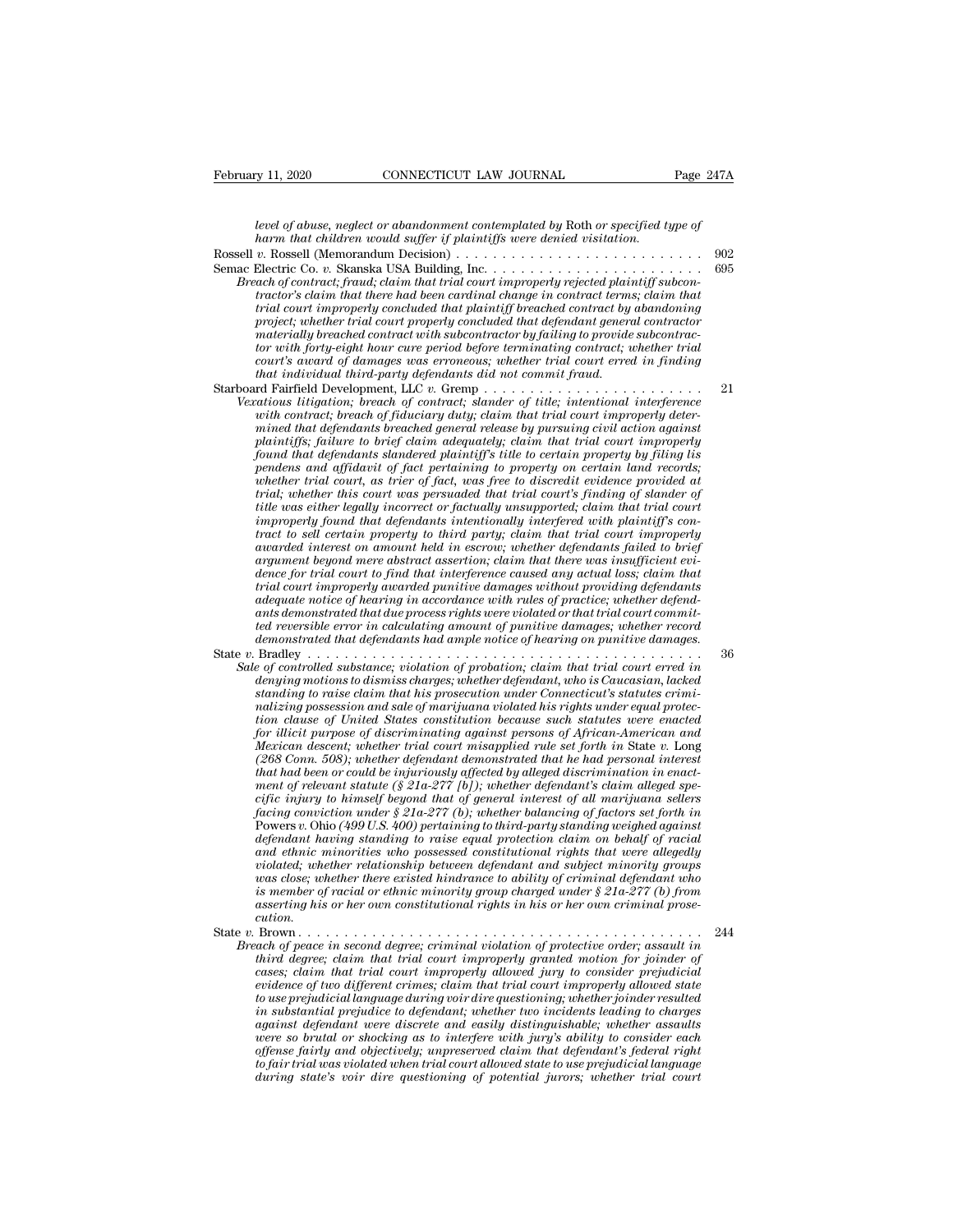| Page 248A                                | CONNECTICUT LAW JOURNAL                                                                                                                                                                                                                                                                                                                                                                                                                                                                                                                                                                                                                                                                                                                                                                                                                                                                                                                                                                                                                                                                                                                                                                                                                                                                   | February 11, 2020 |
|------------------------------------------|-------------------------------------------------------------------------------------------------------------------------------------------------------------------------------------------------------------------------------------------------------------------------------------------------------------------------------------------------------------------------------------------------------------------------------------------------------------------------------------------------------------------------------------------------------------------------------------------------------------------------------------------------------------------------------------------------------------------------------------------------------------------------------------------------------------------------------------------------------------------------------------------------------------------------------------------------------------------------------------------------------------------------------------------------------------------------------------------------------------------------------------------------------------------------------------------------------------------------------------------------------------------------------------------|-------------------|
| 278 [b]).                                | improperly allowed facts of case to be introduced in effort to remedy use of<br>prejudicial language; whether introduction of phrases by state, such as "domestic<br>violence," "family violence," and "dispute between roommates" during voir dire<br>was improper; whether trial court abused its discretion in denying defendant's<br>request for continuance at start of trial to accommodate presence of witness.<br>Motion to correct illegal sentence; claim that sentences were illegal because they<br>included period of special parole, which is not definite sentence; whether trial<br>court properly denied defendant's motions to correct illegal sentence; whether<br>combination of defendant's period of incarceration for each case of five years<br>followed by period of seven years of special parole, which totaled twelve years,<br>exceeded maximum sentence of incarceration of twenty years for defendant's<br>conviction of sale of narcotic substance pursuant to statute ([Rev. to 2013] $\S$ 21a-                                                                                                                                                                                                                                                          | 902<br>539        |
|                                          | Risk of injury to child; claim that trial court improperly denied defendant's motion<br>for judgment of acquittal because there was insufficient evidence; three factor<br>test used by Supreme Court in State v. Stephen J. R. (309 Conn. 586) to determine<br>whether child victim's general or nonspecific testimony was sufficient to sustain<br>conviction in sexual abuse case, discussed; claim that trial court improperly<br>denied defendant's request for specific unanimity instruction as to certain counts,<br>depriving him of his constitutional right to unanimous jury verdict in violation<br>of his rights under federal and state constitutions.                                                                                                                                                                                                                                                                                                                                                                                                                                                                                                                                                                                                                     | 728               |
| Court authority.                         | Murder; claim that trial court improperly denied motion for judgment of acquittal;<br>whether there was sufficient evidence for jury to have found defendant guilty of<br>murder beyond reasonable doubt; claim that there was insufficient evidence to<br>establish that defendant caused death of victim or that he had specific intent to<br>cause victim's death; consciousness of guilt evidence; request for this court to<br>change its long-standing standard of review with respect to sufficiency of evidence<br>claims to more rigorous standard that would require this court to determine if<br>there was reasonable view of evidence that would support hypothesis of innocence;<br>whether, as intermediate appellate court, this court could overrule Supreme                                                                                                                                                                                                                                                                                                                                                                                                                                                                                                             | 539<br>113        |
| State $v$ . Jarmon<br>completed offense. | Home invasion; burglary in first degree; robbery in first degree; stealing firearm;<br>claim that state presented insufficient evidence to prove beyond reasonable doubt<br>operability of each stolen firearm; whether cumulative effect of evidence supported<br>jury's ultimate conclusion that state demonstrated operability beyond reasonable<br>doubt; claim that trial court erroneously admitted into evidence defendant's<br>letter written while incarcerated, which was intercepted by correction officer and<br>forwarded to law enforcement; whether defendant's claim that trial court erred<br>in determining that correction officer followed department regulation was ever<br>distinctly raised at trial; whether defendant proved that he had objectively reason-<br>able expectation of privacy such that fourth amendment rights were violated;<br>whether department regulation at issue was void for vagueness as applied to<br>defendant; claim that defendant's conviction of home invasion and burglary<br>violated constitutional protection against double jeopardy; whether defendant<br>showed that two charges arose out of same act or transaction; whether evidence<br>allowed defendant's crimes to be separated into parts, each of which constituted | 262               |
|                                          | Murder; self-defense; claim that testimony regarding statements made by victim<br>was irrelevant as to whether defendant killed victim or whether he acted with<br>criminal intent; whether testimony demonstrated that defendant had financial<br>motive in killing victim; claim that victim's statements to wife were self-serving<br>and backward looking, and did not satisfy state of mind exception to hearsay<br>rule; whether trial court improperly allowed, pursuant to habit exception of hear-<br>say rule, testimony regarding victim's customary habit of leaving portion of taxi<br>fee in glove compartment of taxi; whether testimony was relevant to issue of<br>motive for defendant to kill victim; claim that state failed to provide adequate<br>foundation for admission of testimony regarding habit evidence; whether trial<br>court properly instructed jury with general unanimity charge and did not err                                                                                                                                                                                                                                                                                                                                                     | 154               |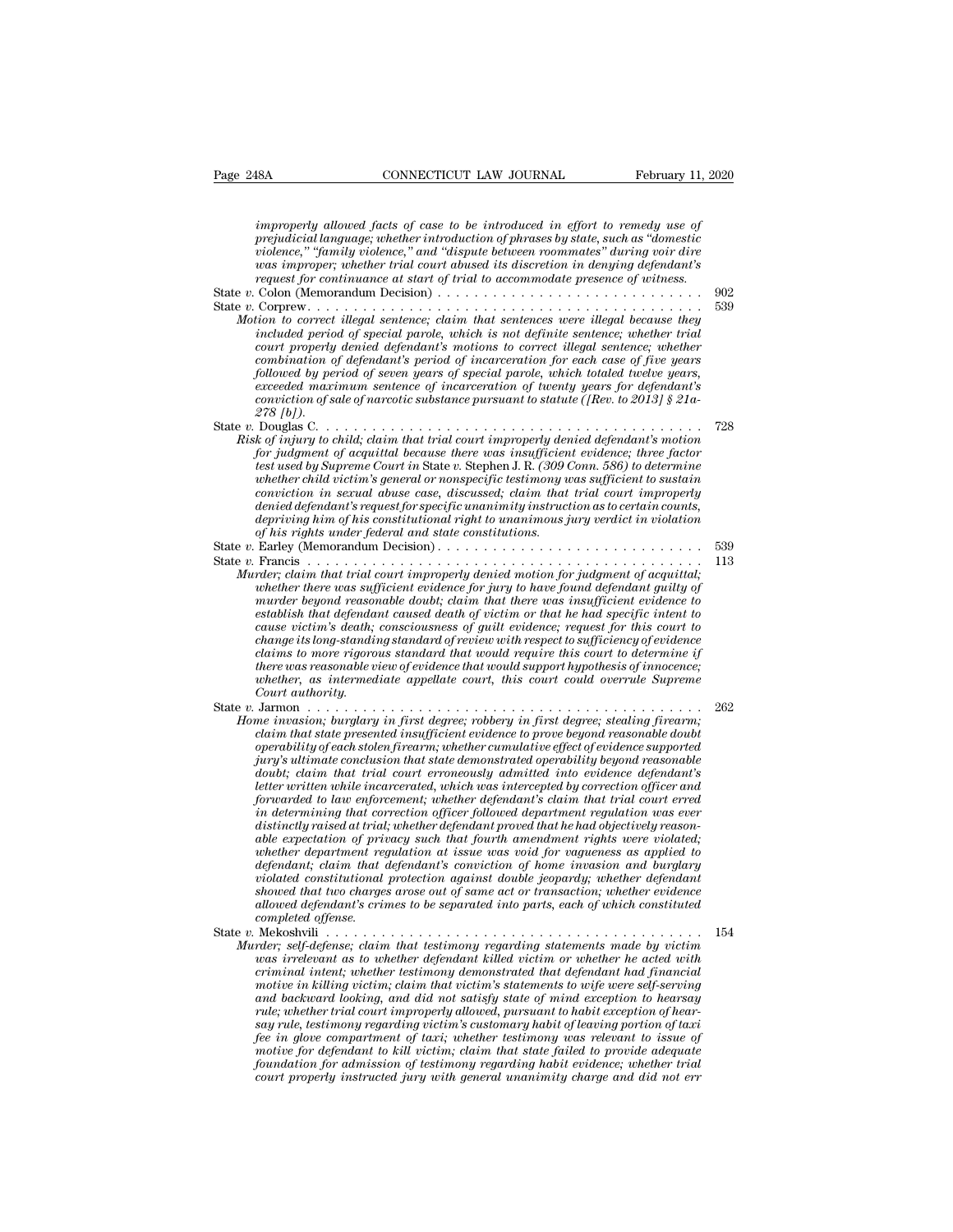*in failing to grant defendant's request for specific unanimity charge as to claim of self-defense.*

State *<sup>v</sup>*. Mitchell . . . . . . . . . . . . . . . . . . . . . . . . . . . . . . . . . . . . . . . . . . . <sup>199</sup> *Motion to correct illegal sentence; claim that sentence was imposed in illegal manner*<br>*Motion to correct illegal sentence; claim that sentence was imposed in illegal manner*<br>*in that sentence; claim that sentence was imp in violation of* Santobello *v.* New York *because defendant was sentenced after nine month period of* Garvin *agreement had ended; claim that sentence was imposed in illegal manner because defendant was not given adequate notice of self-defense.*<br> *of self-defense.*<br> *of self-defense.*<br> *of self-defense.*<br> *of self-defense.*<br> *of sentence: claim that sentence was imposed in illegal manner*<br> *in violation of Santobello v. New York because defend statement of sett-defense.*<br> *statemention to correct illegal sentence; claim that sentence was imposed in illegal manner*<br> *in violation of Santobello v. New York because defendant was sentenced after*<br> *nine month perio of sentence violated applicable rule of practice (§ 43-29); whether trial court properly determined that sentence* was mposed in itegat manner<br>in violation of Santobello v. New York because defendant was sentenced after<br>mine month period of Garvin agreement had ended, claim that sentence was<br>imposed *n vuolation of Santobello v. New Youne moonth period of Garvin agrees in illegal mamer because<br>of sentencing hearing; claim that chatter for sentencing hearing; claim that chatter exidence at of sentence violated applic* mne month period of Garvin agreement had ended; claim that sentence was<br>imposed in illegal manner because defendant was not given adequate notice<br>of sentencing hearing; claim that defendant was denied opportunity to make<br>s *Attempt to commit hearing; claim that defendant was not given adequate nonce* of sentencing hearing; claim that defendant was denied opportunity to make statement or to present evidence at sentencing hearing; claim that i *degree; conspiracy to commit assault in first degree; conspiracy to commit assault in first degree at sentencing hearing; claim that imposition* of *sentence violated applicable rule of practice (§ 43-29); whether trial c degree iolated applicable rule of practice (§ 43-29); whether trial court* of sentence violated applicable rule of practice (§ 43-29); whether trial court properly determined that degree, and notice for sentencing hearing *conspiracy determined that defendant confused notice (§ 43-29); whether trial court<br>properly determined that defendant confused notice for violation hearing with<br>notice for sentencing hearing commit murder; commit murder; motion to correct illegal sentence; claim that trial court improperly concluded that defendant's convictions for sexual assault in first degree and assault in first degree, conspiracy to commit murder; kidnapping in first*<br>*degree; conspiracy to commit sexual assault in first degree; sexual assault in first<br>degree; conspiracy to commit sexual assault in first degree; sexual assault i digree; conspiracy to commit murder; kudnapping in first* degree; conspiracy to commit kidnapping in first degree; sexual assault in first degree; conspiracy to commit sexual assault in first degree; consideration conside *degree; conspiracy to commit kidnapping in first degree; sexual assault in first degree; conspiracy to commit sexual assault in first degree; casault in first degree; conspiracy to commit assault in first degree; criminal degree; conspiracy to commit sexual assault in first degree; assault in first degree; conspiracy to commit assault in first degree; criminal possession of firearm; motion to correct illegal sentence; claim that trial cour eonspiracy to commit assault in first degree; criminal possession of firearm;*<br>motion to correct illegal sentence; claim that trial court improperly concluded<br>that defendant's convictions for sexual assault in first degre motion to correct utegal sentence; claim that trial court improperty concluded<br>that defendant's convictions for sexual assault in first degree and assault in first<br>degree, predicated on liability under Pinkerton v. United *that defendant's convections for sexual assault in first degree and assault in first degree, predicated on liability under Pinkerton v. United States (328 U.S. 640), did not violate prohibition against double jeopardy whe degree, predicated on liabil*<br> *did not violate prohibition*<br> *conviction for conspiracy to*<br> *crimes required proof of fc*<br> *evinced clear legislative in*<br> *offenses when offenses*<br> *Mukhtar .........*<br> *Mukhtar whether* and not violate prontotition against abubie yeoparay when considered in tight of<br>conviction for conspiracy to commit kidnapping in first degree; whether critain<br>crimes required proof of fact that others did not; whether st *Conviction for conspiracy to commit kianopping in first aegree; whether certain*<br> *crimes required proof of fact that others did not; whether statutes in question*<br> *evinced clear legislative intent to prohibit defendant crimes required proof of Jact indi others and not; whether statutes in question*<br>evinced clear legislative intent to prohibit defendant from being punished for<br>offenses when offenses arise from same transaction; whether c *motion; whether defendant from being punished for*<br>*offenses when offenses arise from same transaction; whether commission of*<br>*substantive offense and conspiracy to commit substantive offense are separate*<br>*and distinct* by the set when of geness arise from same transaction, whether commission of<br>substantive offense and conspiracy to commit substantive offense are separate<br>and distinct offenses.<br>State v. Mukhtaar . . . . . . . . . . . . . *Violation of probation; claim that trial court abused its discretion by admitting into evidence report concerning defendant* is priori and distinction of the matrice report of the report of the report concerning and determined that it lacked subject matter jurisdiction to consider motion; whether defendant *conviction; whether trial court improperly dismissed motion for second sentence review*<br>*conviction; whether defendant had right to second sentence review motion; whether defendant had right to second sentence review hear caer, whether trial court improperiy assmissed motion for second sentence review hearing and determined that it lacked subject matter jurisdiction to consider motion, whether defendant had right to second sentence review police report that was related to victimis or invisible report that was related to victiminal court to victiminal court to victiminal court to victiminal court to victiminal court to victiminal court to evidence police re boyfriend; whether report would have impeached victim's credibility; whether* Franchy G. D. Constraint that trial court abused its discretion by admitting into a evidence police report concerning defendant's prior arrest related to underlying conviction; whether trial court properly admitted police *and antion: and antion: antion: antion: antion: antion: antion: antion: antion: antion: antion: antion: antion: antion: antion: antion: antion: antion: antion: antion: antion: to conviction, whether trial court properly admitted police report as reliable hearsay,*<br>*claim that trial court abused its discretion in refusing to admit into evidence*<br>*police report that was related to victim's crimin* conviction; whener trial court property dimitied police report as retualle hearsay;<br>
claim that trial court abused its discretion in refusing to admit into evidence<br>
police report that was related to victim's criminal comp Extrained that variables are stated to victim's criminal complaint against her previous<br>policine report that was related to victim's criminal complaint against her previous<br>boyfriend; whether report would have impeached vi *Murder port inter report would have impeached victims Murder in Scribility; whether*<br>*police report failed to show any bias or prejudice on victim's part against defendant; claim that exclusion of police report violated defenses of self-defense and defense of premises beyond reason field to show any bias or prejudice m* victim's part against defended  $\alpha$  and; claim that exclusion of police report violated defendant's due process right t power report jauted to show any otas or prejudice on victim s part against aejenatric daim that exclusion of police report violated defendant's due process right<br>to confront witnesses against him.<br>Tanner (Memorandum Decisi *court improperly precluded testimony of expert witness; whether proffered expert to confront winesses against num.*<br> **Tanner (Memorandum Decision)**<br> **that was common to average that was common to average that was required to average defenses of self-defense and defense of premises beyond reasonable do** Fanner (Memorandum Decision)<br>
Watson<br>
Watson<br> *courter*; sale of narcotics; claim that state presented insufficient evidence to disprove<br> *defenses of self-defense and defense of premises beyond reasonable doubt; whether<br> inder; sale of narcotics; claim that state presented insufficient evidence to disprove*<br>*idefense of self-defense and defense of premises beyond reasonable doubt; whether*<br>*trial court was required to find defendant's cla rder; sale of narcotics; clafenses of self-defense irrial court was require*<br>*court improperly preclu*<br>*court improperly preclu*<br>*testimony involved know*<br>*court improperly subje<br>in State v. Porter (241<br>White ...........* degenses of setf-degense and degense of premises oegona reasonable doubl; whether<br>trial court improperly precluded testimony of expert witness; whether proffered expert<br>cestimony involved knowledge that was common to avera *Home invasion; robbery precluded testimony of expert windrogenity precluded testimony involved knowledge that was common to average person; whether trial court improperly subjected expert testimony to test for admissibili degree)* preculaed testimony of expert witness; whether proffered expert<br>testimony involved knowledge that was common to average person; whether trial<br>court improperly subjected expert testimony to test for admissibility *occurred my myouved knowledge that was common to average person; whether trancourt improperly subjected expert testimony to test for admissibility set forth in State v. Porter (241 Conn. 57); whether expert testimony was defendant of fair trial; claim that trial court improperly subjected expert testimony to test for damissionity set forth sicilarity claim that trial; claim that trial courrel impropriety in first degree; tampering with wi motion to suppress evidence that was seized pursuant to search warrant; whether search warrant was supported by probable cause; claim that facts set forth in search warrant affidavit did not provide probable cause to believe that items me unvasion; robbery in first degree; conspiracy to commit burglary in first degree; tampering state's examination of witness and closing argument deprived occurred diring state's examination of witness and closing argume degree; tampering with witness; claim that prosecutorial impropriety that* occurred during state's examination of witness and closing argument deprived defendant's fair trial; claim that trial court improprig denied defen *state's examination of witness and closing and defendant of fair trial; claim that trial court improperly demotion to suppress evidence that was seized pursuant to search warrant was supported by probable cause; claim tha* agendant of fart trial, calum that trial court improperty denied agendants<br>motion to suppress evidence that was seized pursuant to search warrant; whether<br>search warrant affidavit did not provide probable cause to believe motion to suppress evidence that was seized pursuant to search warrant; whether<br>search warrant was supported by probable cause; claim that facts set forth in<br>search warrant affidavit did not provide probable cause to belie *reader warrant was supported by probable cause; claim inat jacts set jorn in search warrant affidavit did not provide probable cause to believe that items sought to be seized would be found in defendant's residence four m*